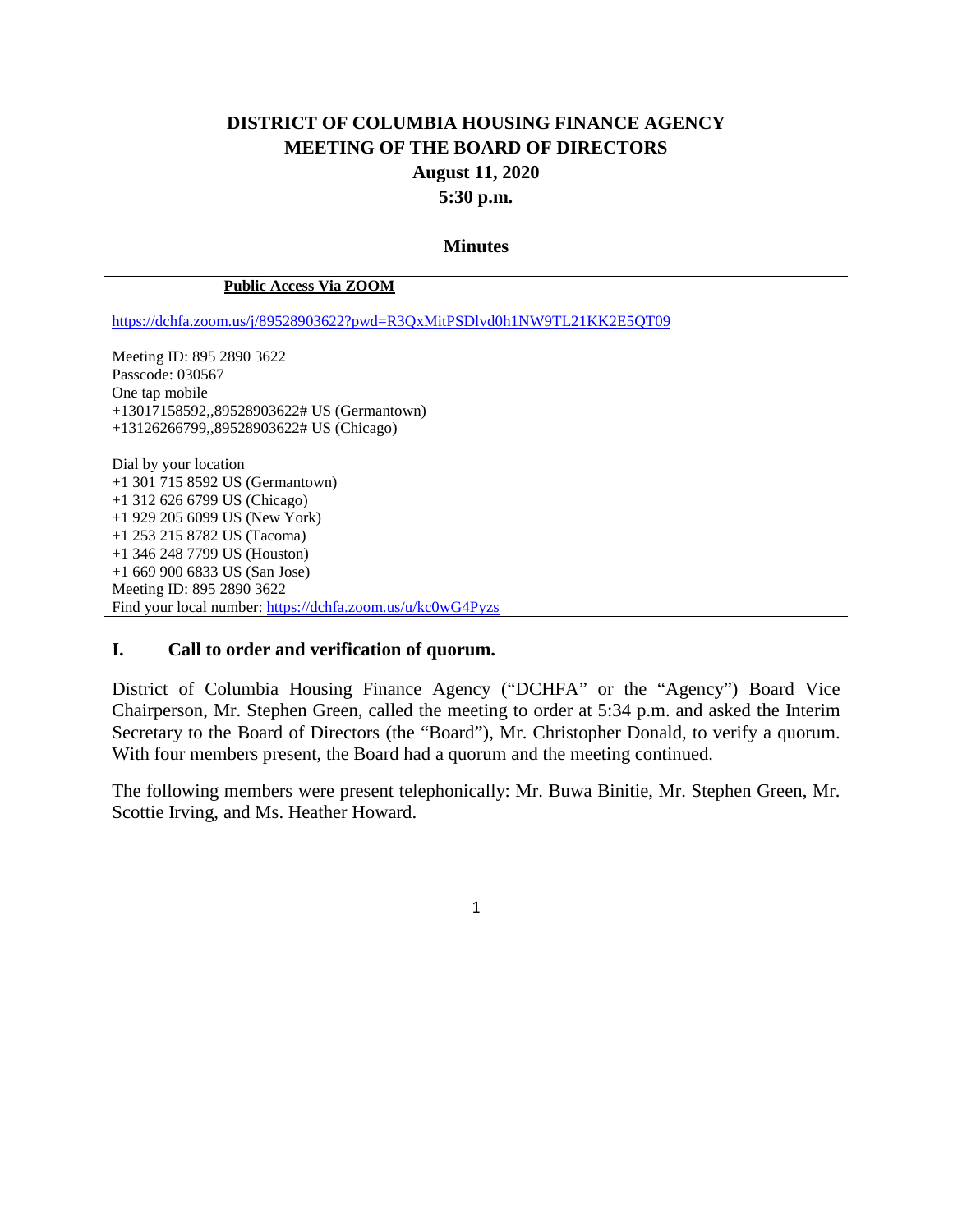Mr. Green indicated that his company NHPF is involved in the 17 Mississippi Apartments transaction. Mr. Green stated that while he does not benefit personally from the transaction, out an abundance of caution, he recused himself from any discussion or voting related to the transaction and exited the telephonic meeting.

### **II. Approval of the Minutes from the July 28, 2020 Board Meeting.**

A motion was made to approve the minutes from the July 28, 2020 board meeting by Ms. Howard. The motion was properly seconded by Mr. Irving.

Mr. Donald took a voice vote. The motion passed by a chorus of ayes.

#### **III. Vote to close meeting to discuss 17 Mississippi Apartments.**

Pursuant to the District of Columbia Administrative Procedure Act, the Chairperson of the Board of Directors called a vote to close the meeting in order to discuss, establish, or instruct the public body's staff or negotiating agents concerning the position to be taken in negotiating **17 Mississippi Apartments.** An open meeting would adversely affect matters related to the Agency. (D.C. Code §2-575(b)(2)).

Mr. Binitie called for a motion to close the meeting. Mr. Irving made a motion to close the meeting. The motion was properly seconded by Ms. Howard. The motion passed by a chorus of ayes.

The meeting was closed at 5:38 p.m. and re-opened at 5:49 p.m.

### **IV. Consideration of DCHFA Eligibility Resolution No. 2020-18 for 17 Mississippi Apartments.**

Ms. Kristin Chalmers, Senior Multifamily Loan Underwriter, Multifamily Neighborhood Lending & Investments, presented the transaction to the Board. The Multifamily Lending and Neighborhood Investments ("MLNI") recommends an approval of an inducement resolution from the District of Columbia Housing Finance Agency's Board of Directors for the issuance of taxable and/or tax-exempt bonds in an amount not to exceed \$11.6 million to finance the 17 Mississippi Apartments transaction (the "Project").

The Project is located in the Congress Heights neighborhood of Ward 8. Property amenities will include a rooftop community area, on-site management, an exercise facility, interior community

 $\mathfrak{Z}$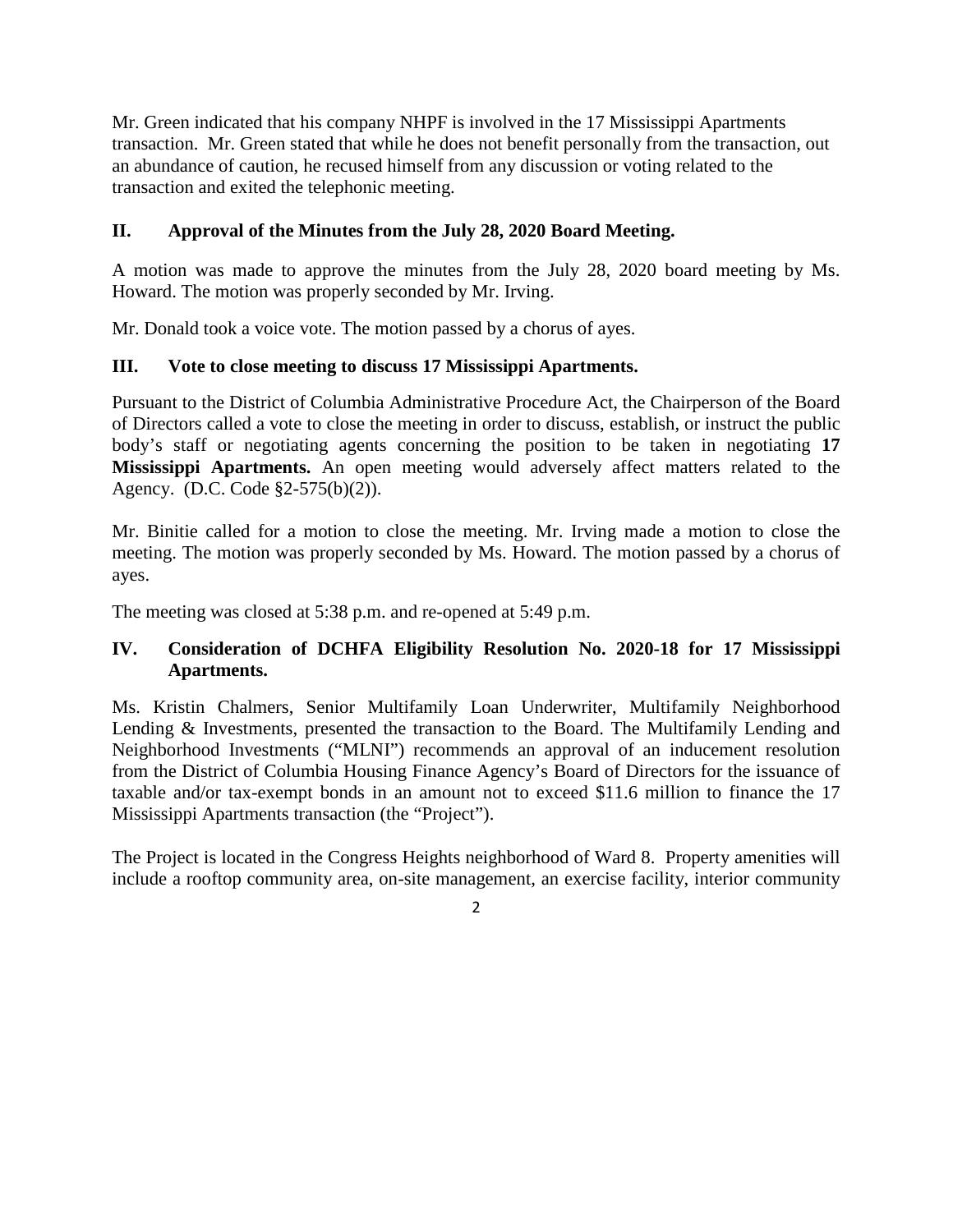room, and bicycle storage. In-unit amenities will include washers and dryers, walk-in closets, and coat closets. There will be comprehensive security amenities including in-unit alarms, secured entry controlled by an intercom system, and video surveillance. The Project will also offer 12 off-street surface parking spaces.

The unit mix will consist of 16 efficiency units, 12 one-bedroom units, and 13 three-bedroom units. Nine of the proposed units will be Permanent Supportive Housing ("PSH") units and will receive supportive services provided by Community Connections of DC. All units will be restricted to residents earning no more than 50% of the Area Median Income ("AMI"). The nine PSH units will be reserved for residents earning no more than 30% AMI and will be supported by a project based Local Rent Subsidy Program ("LRSP") contract.

Total development costs for the Project are \$19.9 million or approximately \$487,000 per unit. The Agency is requesting approval of an Eligibility Resolution at this time because the developer has approximately \$1.4 million in expenditures towards predevelopment costs to date; the majority of which will count towards eligible basis by inducing now.

The effective gross income is projected to be approximately \$575,000 in year one based on an assumption of 5 percent vacancy. Annual operating expenses are projected to be \$295,851 resulting in Net Operating Income ("NOI") of \$279,500 in year one which supports a permanent mortgage of \$4.6 million with amortizing debt service of 1.15 in year one.

The projected per unit operating expense of \$6,871/year for the subject property are on the lower end of what is observed for comparable properties. As part of the initial underwriting, MLNI staff has requested 20 hours of physical security per week adding \$20,800 in security cost per year and \$8,000 in annual bad debt expense. MLNI staff will revisit operating expenses prior to Final Bond once financial parties are fully engaged and third-party reports are recommissioned. Closing for the project is currently projected for the first quarter of 2021.

The Development will be financed through the issuance of \$9.2 million in DCHFA tax exempt bonds. The Sponsor has not selected a lender but is considering a private placement with Citibank. Based on the preliminary term sheet, Citi will be providing a 24-month construction loan with one (6-month) extension option. At the end of the construction term, the Sponsor will use tax credit equity to repay the short-term bonds.

3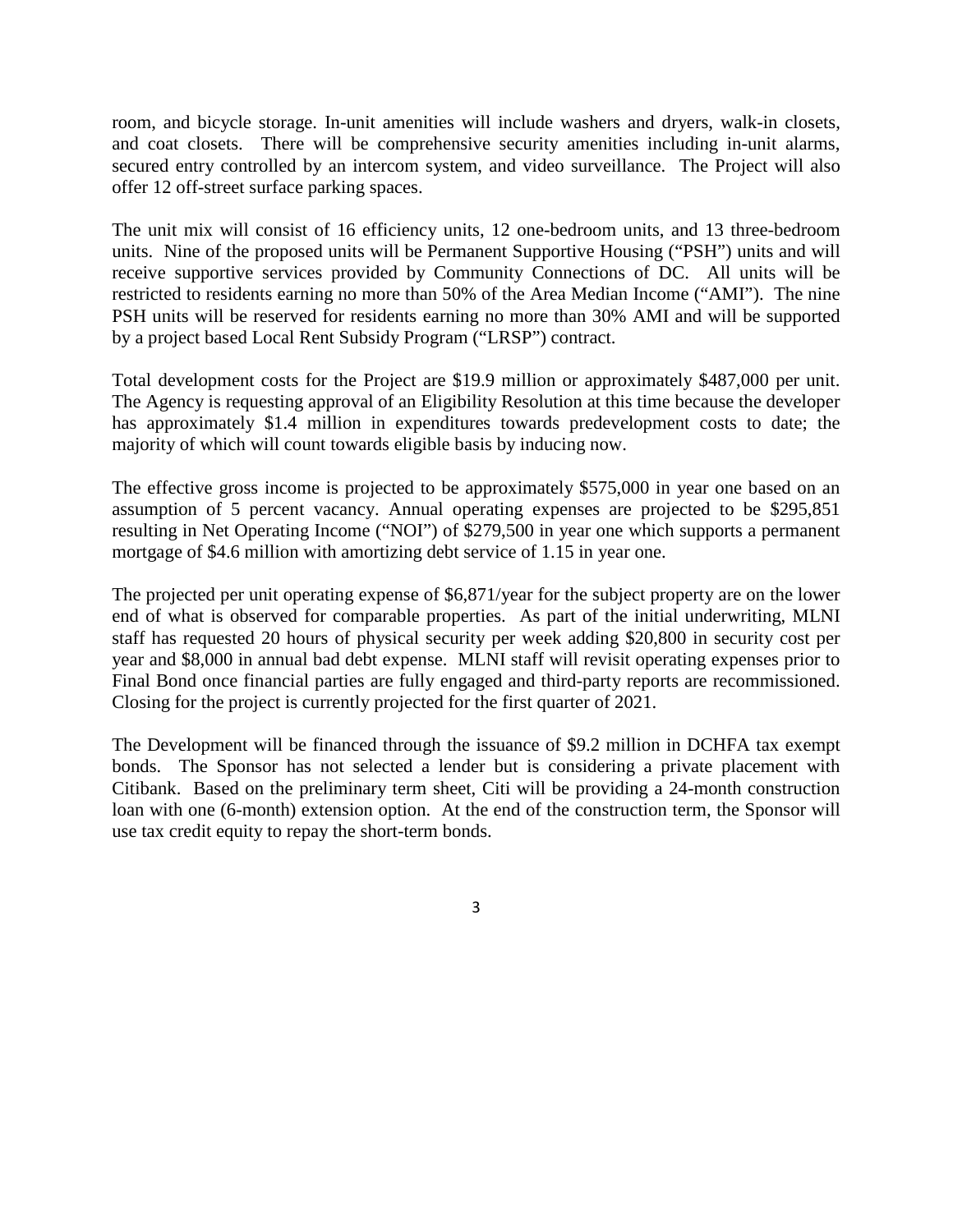The Sponsor has also not committed to an investor but has received an initial Letter of Interest ("LOI") from Enterprise Community Partners who will be paying an investor rate of \$0.90 per \$1.00 of federal tax credit. Total LIHTC equity contribution is projected to be approximately \$6.1 million.

17 Mississippi Owner, LLC will be the owner and borrowing entity for the transaction. The 0.01% managing member is 17 Mississippi Managing Member, LLC which consists of 17 Mississippi Legacy Member, LLC and NHPF Mississippi Manager, LLC. At closing, 17 Mississippi Owner, LLC will admit a 99.99% tax credit investor member into the partnership to facilitate the LIHTC equity investment. NHP will serve the primary guarantor for the Project.

Remaining members of the development team consist of Hamel Builders as General Contractor, Soto Architecture as the Architect, and TM Associates as the Property Manager.

Ms. Chalmers concluded the presentation and introduced members of the development team present on the board meeting conference call: Tim Pryor and Donahue Peebles. Ms. Chalmers opened the floor for questions.

Ms. Howard asked how the Peebles Corporation is involved in the transaction. Mr. Peebles indicated that he is only involved as an individual. Mr. Pryor added that Donahue is a controlling member of the minority partner in the joint venture partnership.

There were no additional questions.

Mr. Binitie called for a vote to approve DCHFA Eligibility Resolution No. 2020-18 for 17 Mississippi Apartments. Mr. Irving made a motion on the resolution and Ms. Howard properly seconded the motion. Mr. Donald took a poll vote because the Agency is committing volume cap. The resolution was unanimously approved.

# **V. Discussion: DCHFA 3rd Quarter Financial Update.**

Mr. Steven Clinton, Agency Chief Financial Officer, presented the Agency's 3<sup>rd</sup> Ouarter Financial Update.

The Agency's General Fund Revenues YTD FY20 are running at to above plan. The Multifamily division's volume is on target with a production of \$234 million YTD. The Single Family